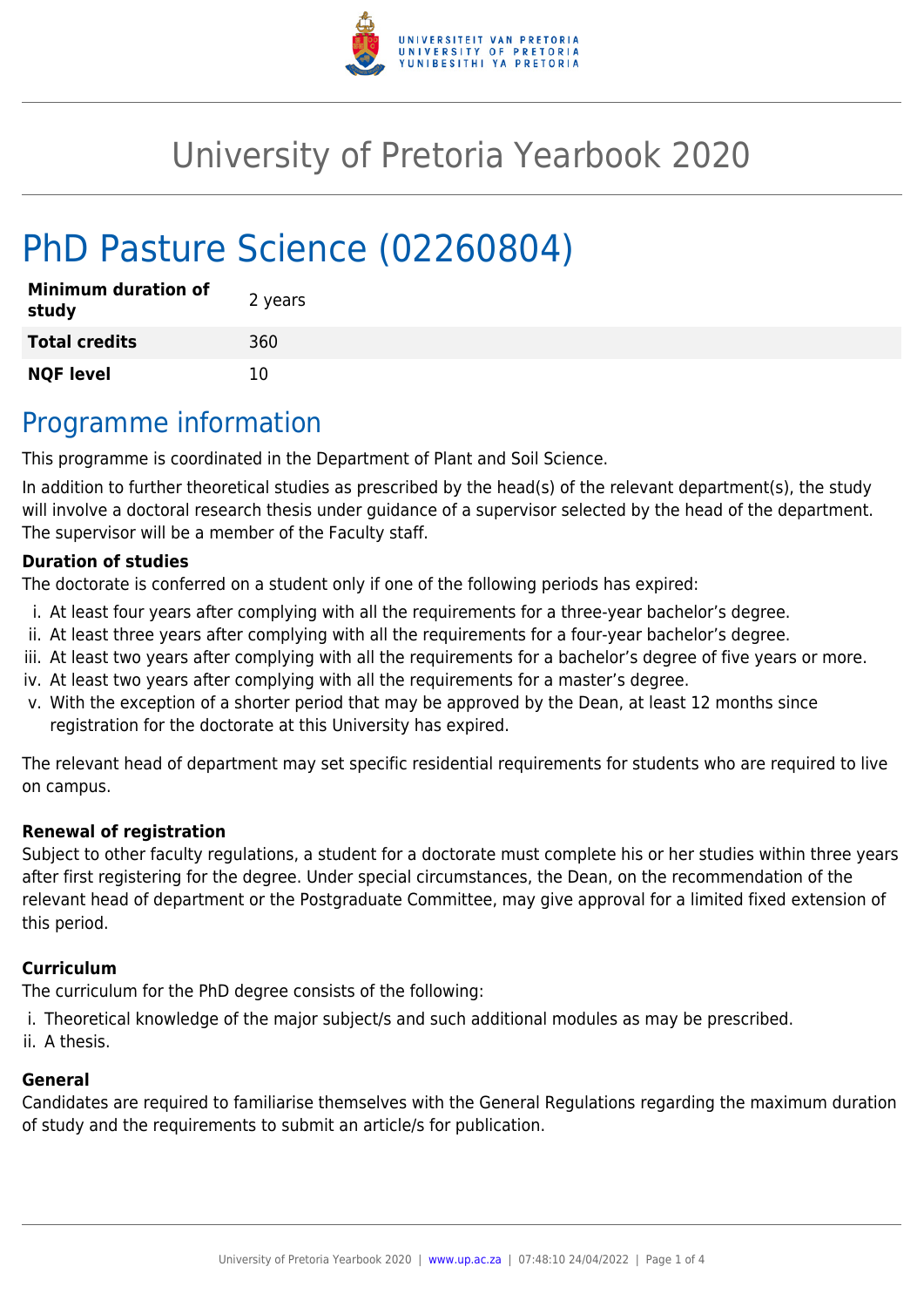

## Admission requirements

- MScAgric (Animal/Pasture Science) or applicable research master's degree
- At least 60% for the dissertation component in the preceding degree
- A research proposal

### Examinations and pass requirements

- i. Consult the General Regulations that apply to the calculation of marks.
- ii. In order to obtain the PhD degree the candidate must:
- pass the examinations and the prescribed modules, as determined in the study programme;
- pass the thesis; and
- pass the final examination on the thesis and general subject knowledge.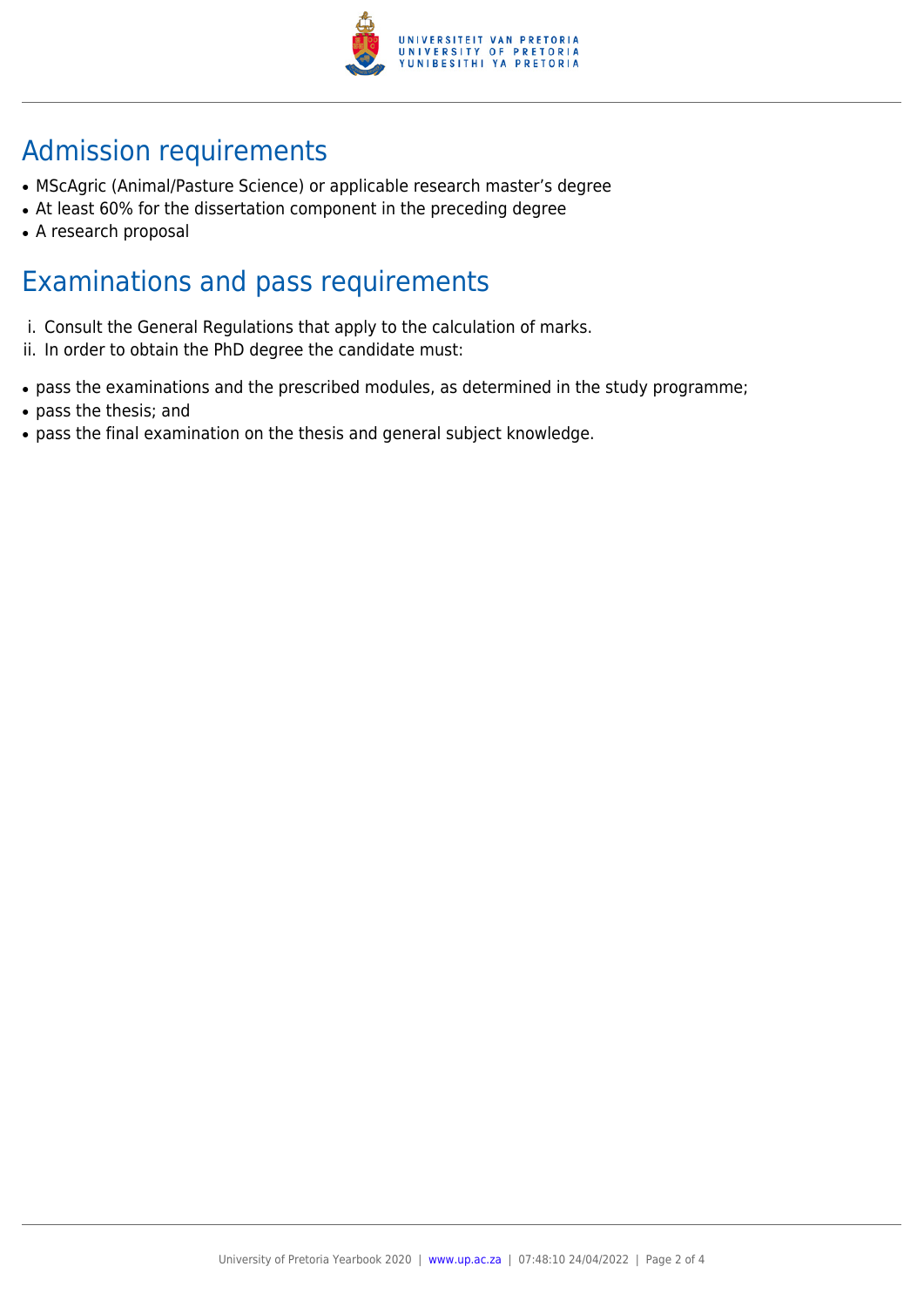

### Curriculum: Year 1

**Minimum credits: 360**

### **Core modules**

[Thesis: Pasture science 990](https://www.up.ac.za/yearbooks/2020/modules/view/WDE 990) (WDE 990) - Credits: 360.00